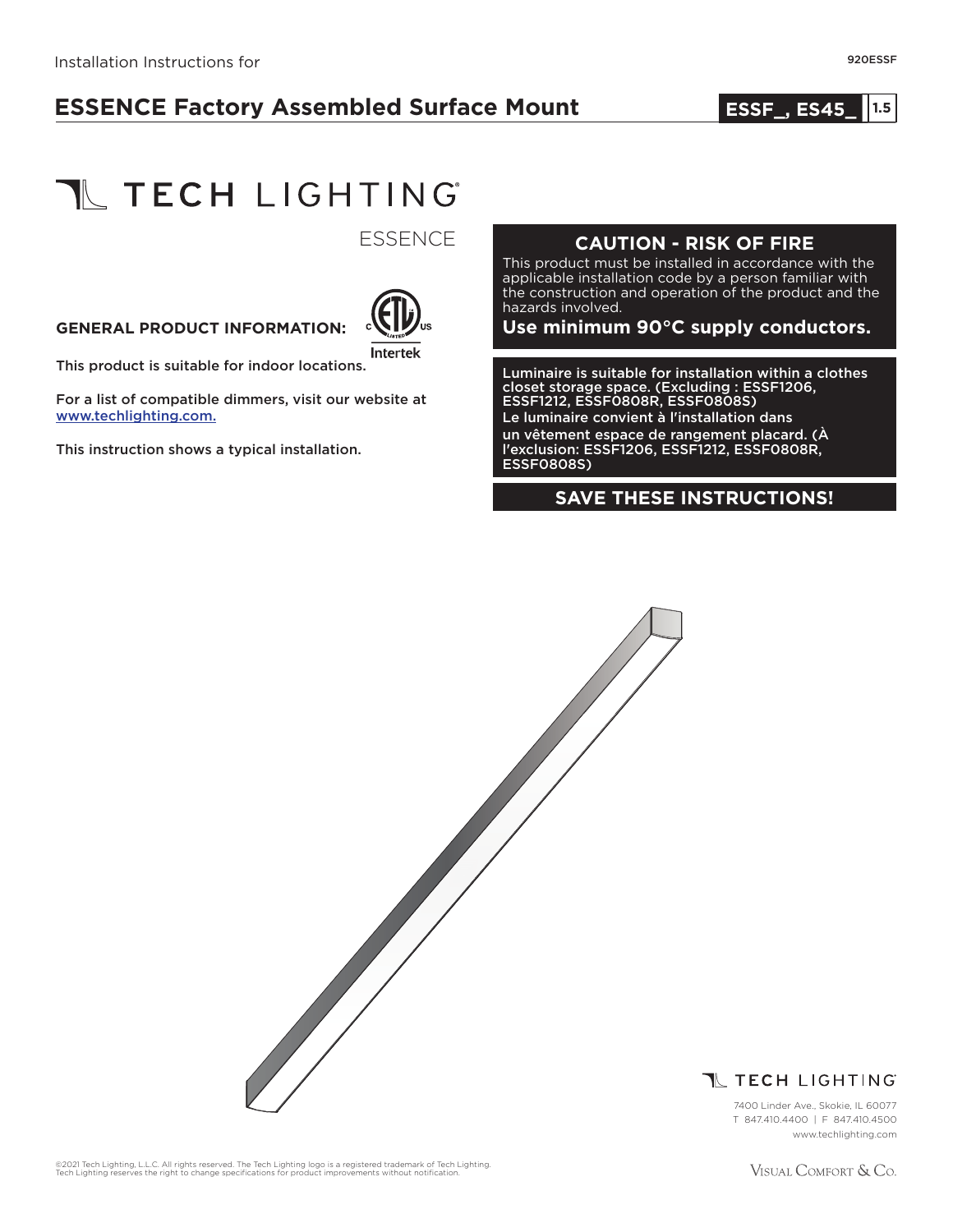## **Connect Multiple Segments**



Before assembling, peel back the lens 6-8" to expose **2** the connector.

**3** Insert the connecting segment at an angle into the previously installed segment making sure to slide joiner into the fixture's extrusions.

문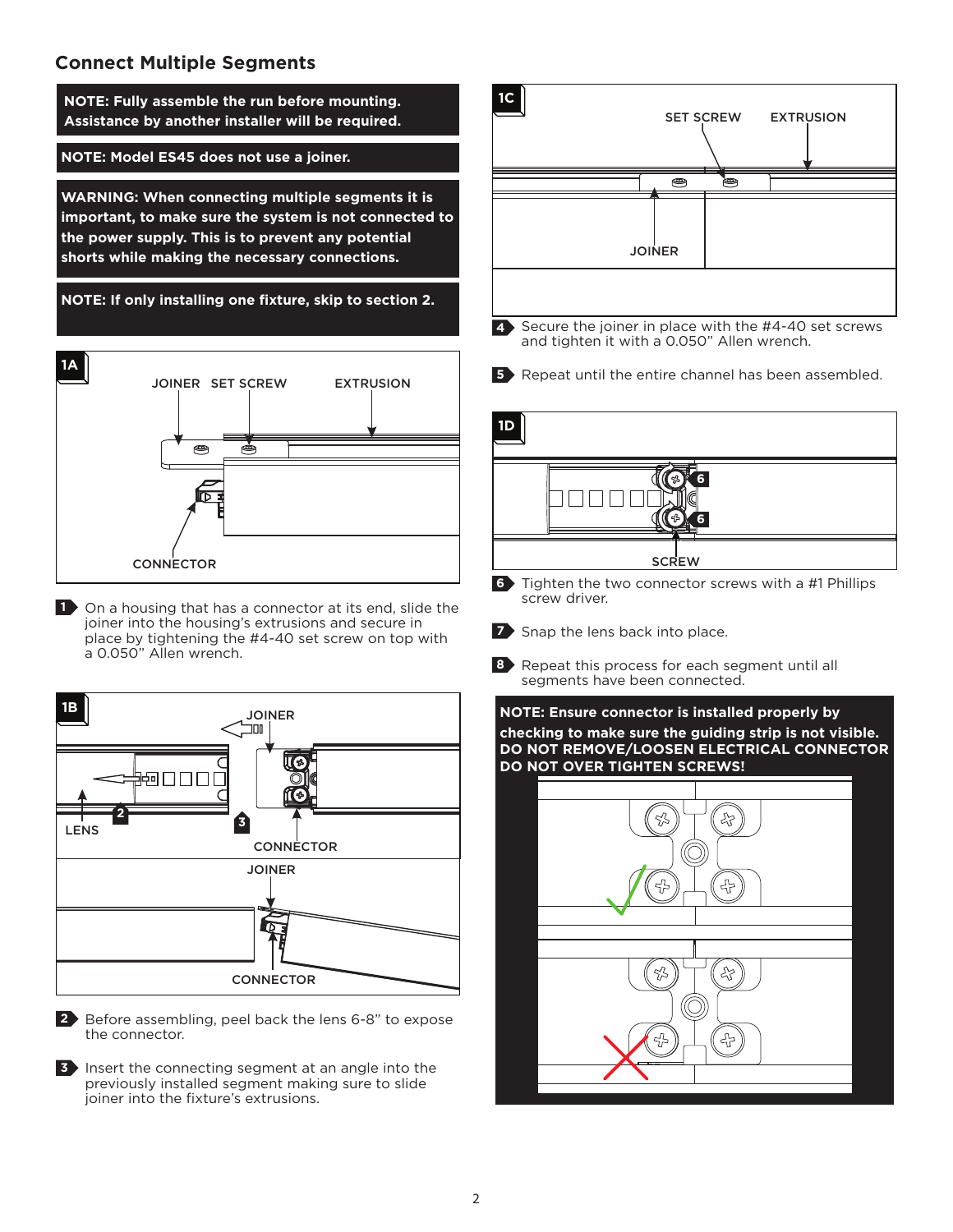#### **NOTE: Fixtures may be installed with either clips, double sided tape, or magnetic mounting.**

#### **Install the Fixture with Clips**

**NOTE: A minimum of 3 clips are required for any run and/or segment. Runs and/or segments over 4ft require an additional clip for every additional 2ft of run length.**



- Mark the center line of the desired position of the fixture with a pencil or chalk line. **1**
- **2** Insert the #8 wood screw into the clip.
- **3** Pre-drill holes along the marked line.

**4** Fasten the clips into place along the marked line.

**damaged. Alternate Mounting Method: Fully assemble the run before mounting. Assistance by another installer will be required.**



**5** Starting with the power feed segment, lift the fixture to the installed clips and hook one edge on to the clips.

Then swing the other edge up and snap it into place. **6**

#### **Prepare the Surfaces for 2-Sided Tape**

**NOTE: A minimum of 3 pieces of 2-sided tape are required for any run and/or segment. Runs and/or segments over 4ft require an additional piece for every additional 2ft of run length.**

**NOTE: The fixture and mounting surface must be prepared according to the 3M™ Surface Preparation guidelines. (https://multimedia.3m.com/mws/media/66019O/vhbtmtape-surface-preparation-technical-bulletin.pdf) Attachment surfaces must be clean and free of dust, oils and loose particles. Most substrates are best prepared by cleaning with a mixture of 70% isopropyl alcohol prior to applying 3M™ tapes. Exceptions include Heavy Oils, Abrasion, Adhesion Promoters, Porous Surfaces and Unique Materials. Rough, porous or fibrous materials such as wood, particle board, cement, etc., have an open surface and require sealing to provide a unified surface for tape bonding. Common sealing materials would include paint, varnish or other hard surface coatings. Glass, stone, ceramic and PVC are unique materials and require additional preparation to ensure bonding.**

**WARNING: Ensure no alcohol comes into contact with the fixture lens as it may cause the lens to be**



**1** Starting with the power feed segment, ensure all surfaces are prepared.

## **Install the Fixture with 2-Sided Tape**



 $-TAPE$ 

Peel backing off of the tape and apply it to the fixture. **1**



Peel backing on the other side of the tape and adhere the fixture to the prepared surface. **2**